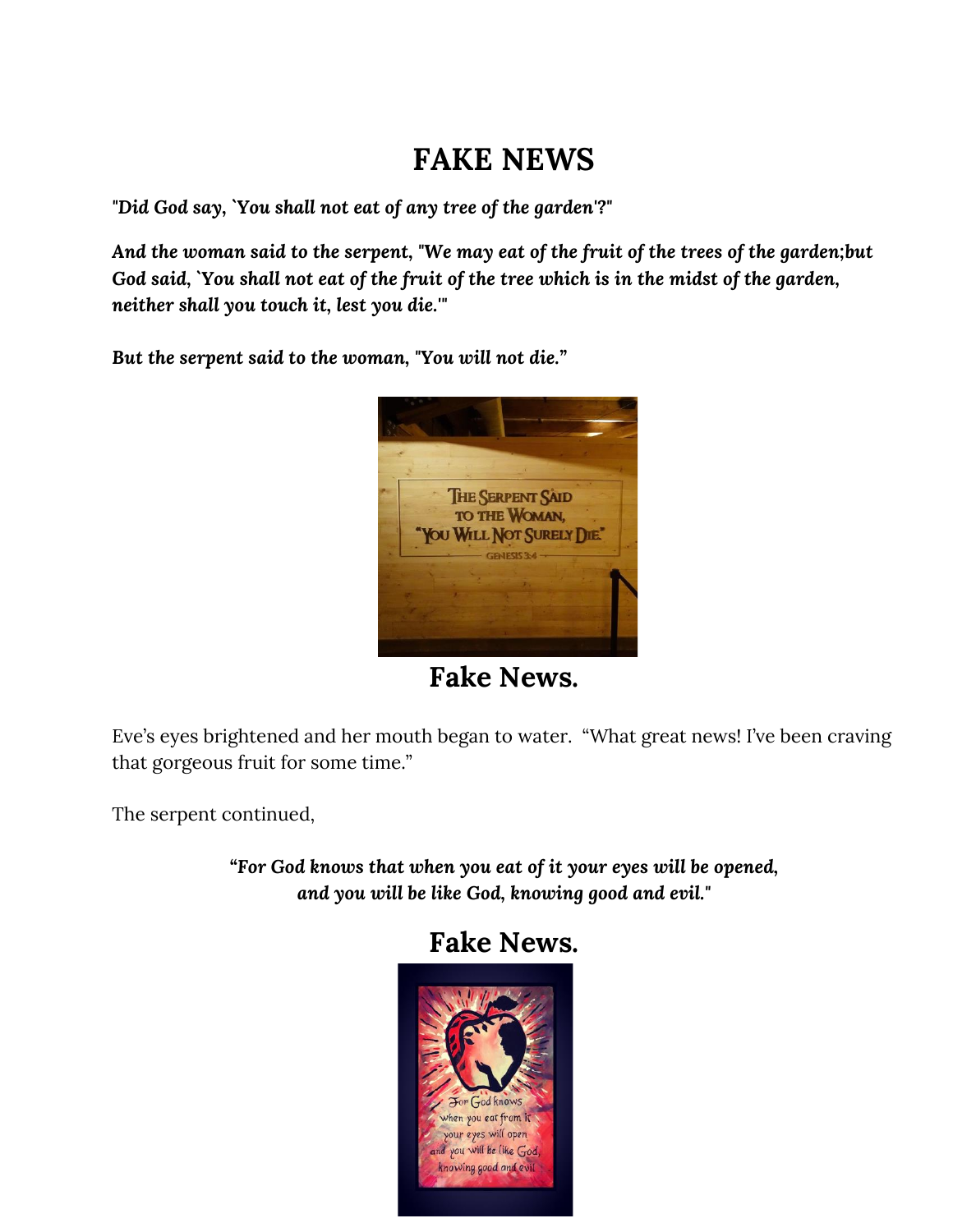Eve nodded knowingly. "So God has been holding out on us! If that's the case, why should we trust him?"

*So when the woman saw that the tree was good for food, and that it was a delight to the eyes, and that the tree was to be desired to make one wise, she took of its fruit and ate; and she also gave some to her husband, and he ate.*

*Then the eyes of both were opened, and they knew that they were naked.*

*Genesis 3:1-7a*



Suddenly Adam and Eve felt strangely exposed.

Guilt gnawed at their hearts for the first time ever.

To make things worse, they were now cursed with the *obsessive thirst for fake news.*

#### *"You will not die."*

#### *"You will be like God, knowing good and evil."*

From now on, fake news would be music to their ears---and ours!

Flatter me.

Reassure me.

Tell me I'm worthy.

This "music" sells cars, perfume, and beer.

It fills political rallies, casinos, and many churches.

"Tell me what I want to hear!

Tell me I'm okay!"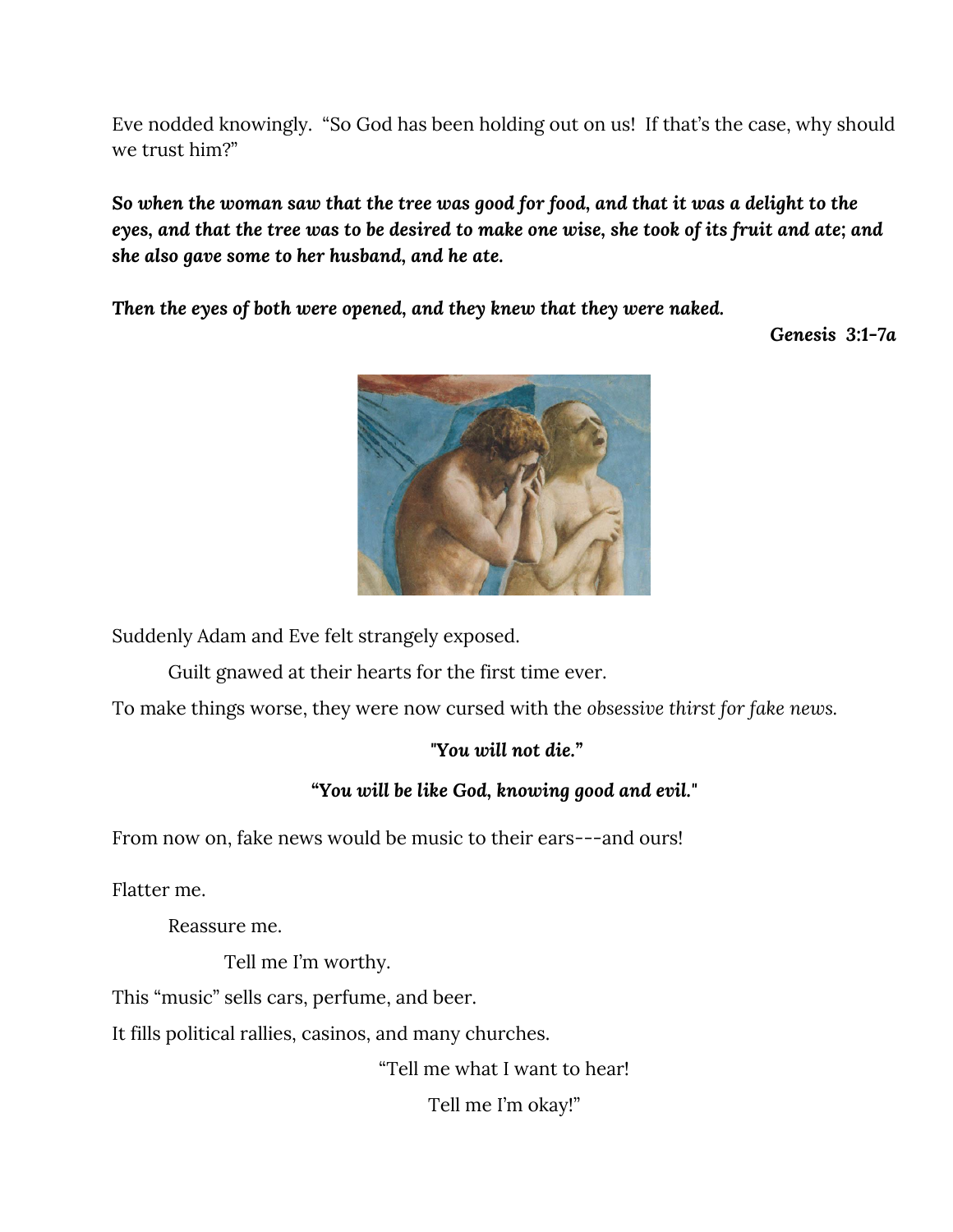## **Christendom's Fake News**

In Christendom the gospel of the Kingdom is mixed with a generous dose of prosperity, politics, rock, pop, and flattery.

Christian radio and TV are tuned to our need for a cheerful message with few demands.

Why, getting saved is the easiest thing in the world!

Come over here and repeat after me the Sinner's prayer.

Hallelujah! You're saved!

Okay, if you want to be a super-saint, you can go on and deny yourself, take up your cross and follow Jesus all the way. But that narrow road has some pretty steep hills to climb!

The idea that you can enter God's Kingdom either by the "easy way" or the "hard way" is fake news.

Salvation is free, but it's not cheap.

*"Not every one who says to me, 'Lord, Lord,' shall enter the Kingdom of Heaven, but he/she who does the will of my Father in heaven."*

*Matthew 7:21*

## **Nothing Fake About The Narrow Door**

Jesus' gospel is good news for all people.

The door of God's Kingdom is open to everybody.

**But the door is narrow**.

You can't take your ego with you; it's too big for the door.

That grudge you carry is the size of a bathtub; it won't fit.

*Strive to enter by the narrow door; for many, I tell you, will seek to enter and will not be able.*



*Luke 13:24*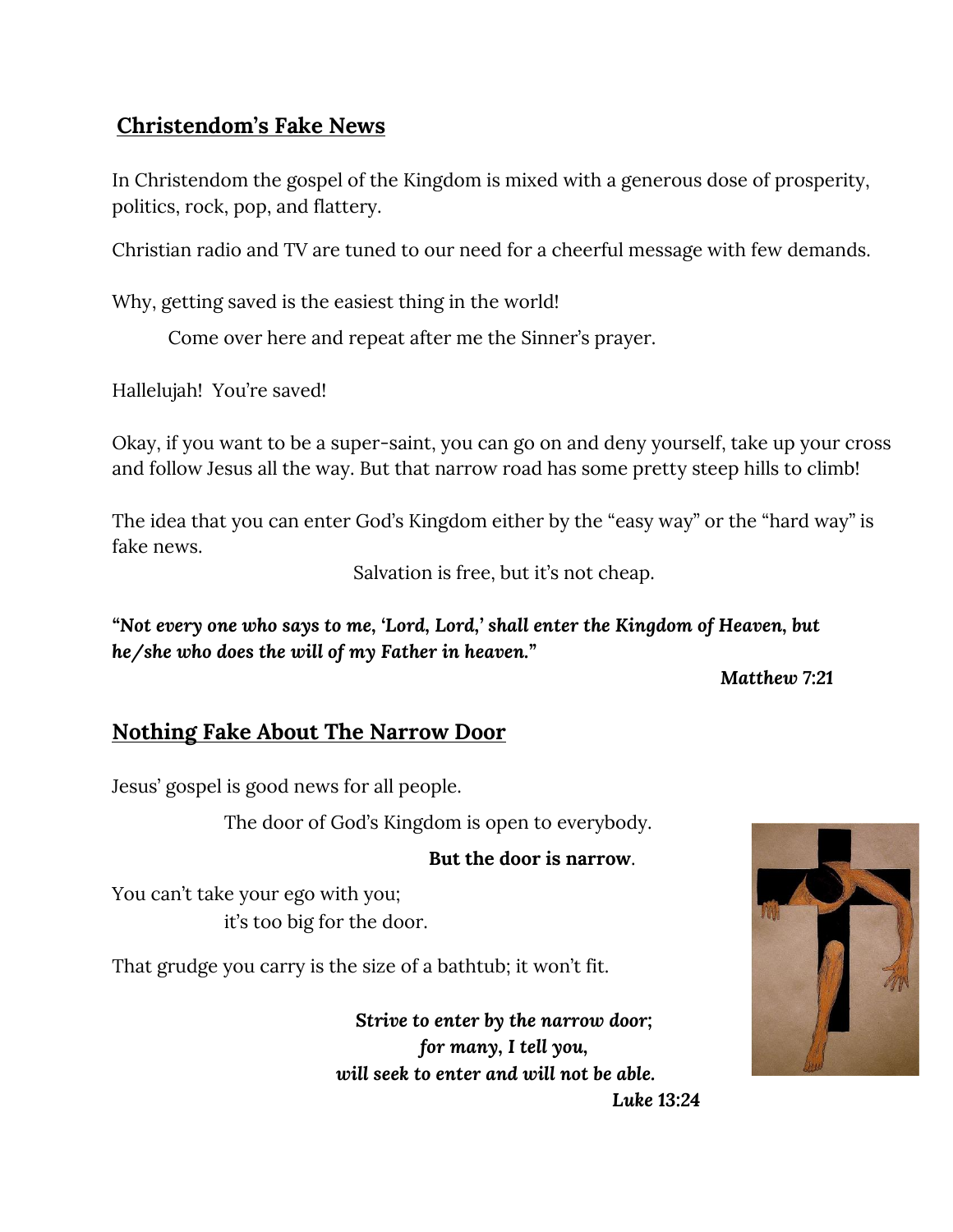The door is open to all.

We can enter if we're willing to leave the old life behind, and follow him *all the way*. He promises to help us with his sustaining power.

## **Nothing Fake About The Gospel**

Jesus' gospel is good news for the penitent heart.

"Your sins are forgiven."

"Rise and walk!"

It's a resurrection to a new life.

When Jesus raises us from the dead he puts our feet on a Narrow Road, illumined by the glory of God.

All we have to do is walk in the light God gives us day by day.



By the power of the Lord we let our light shine so that what we do brings glory to God.

We are the light of the world, provided we let our light shine. We are the salt of the earth, provided we stay salty.

## **Nothing Fake About the Kingdom of God.**

Very soon God's world of light will break into our dark world.

The King will appear for all to see.